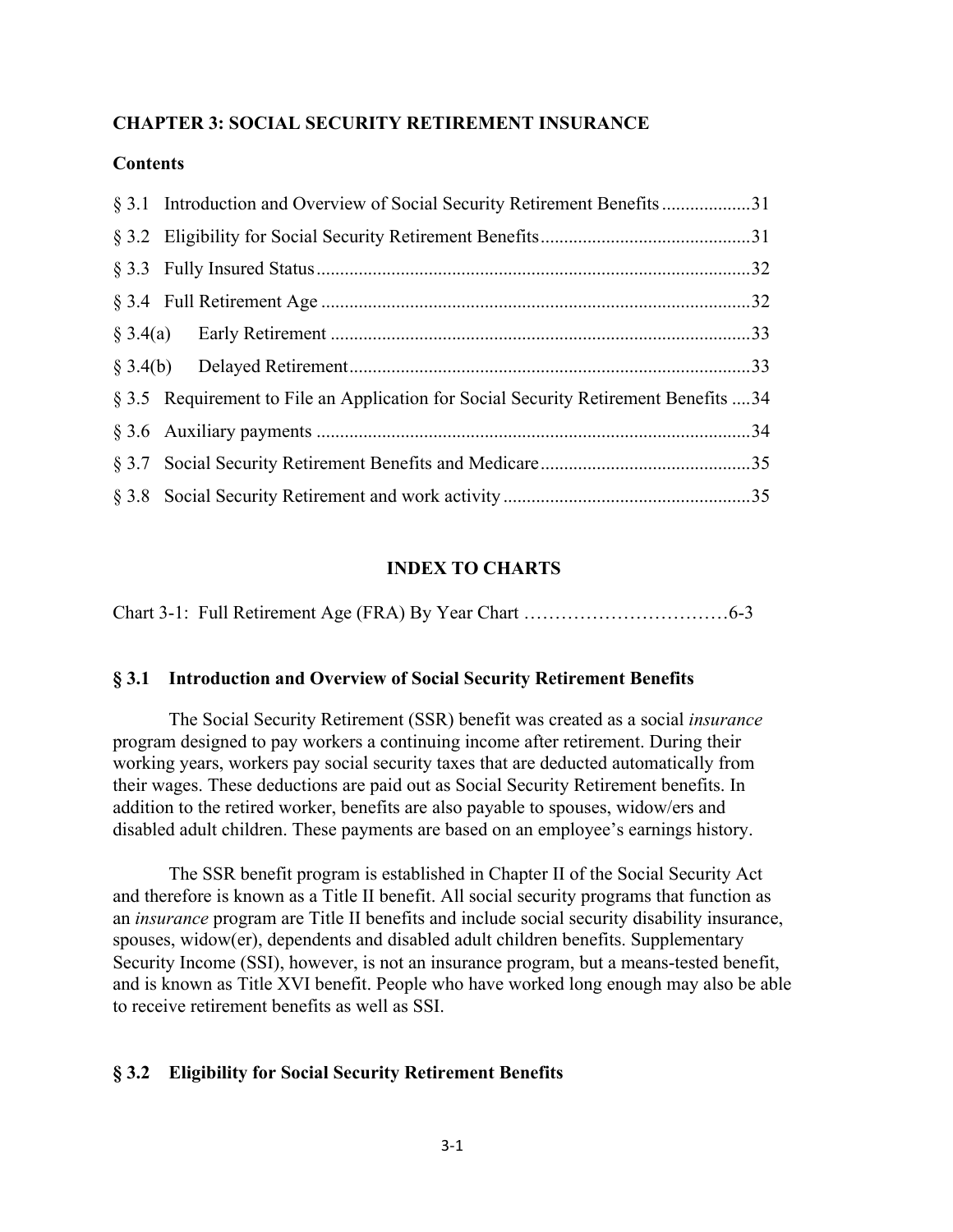Claimants ready to collect SSR benefits must meet all of the following criteria:

- $\triangleright$  Be fully insured (see § 3.3)
- $\triangleright$  Have reached at least age 62 (see § 3.4), and
- $\triangleright$  Have filed an application.

Age 62 is the earliest clients can file for SSR benefits. However, the SSR benefit will be reduced permanently for workers who file for SSR before their full retirement age (see §3.4a. below).

Clients who are receiving Social Security Disability Insurance (SSDI) benefits do not need to apply for SSR when they reach full retirement age. SSA will automatically move them from SSDI to SSR as long as they were receiving SSDI for 2 months. If clients on SSDI have been working and contributing social security taxes, they should confirm whether their SSR income will increase based on additional quarters worked while on SSDI.

# **§ 3.3 Fully Insured Status**

To be eligible for SSR benefits, an applicant must have worked and paid enough Social Security taxes for the required amount of time.

SSA counts the amount of time an applicant has worked in "credits." A credit is earned each time a required amount of income is earned, with a maximum of 4 credits per year. The amount of earnings required to earn a credit increases each year.

- In 2020, earnings of \$1,410 are required to earn a credit.
- Therefore, in 2020, once a client earns \$5,640, they have earned the maximum of 4 credits for that year.

As a general rule, anyone born in 1929 or later needs 40 credits (10 years of work) to be eligible for retirement benefits. SSA will not pay SSR benefits if an individual falls short, by even one credit. The 40 credits that are required to be considered "Fully Insured" do not need to be earned in consecutive years.

The amount of retirement benefits depends on how much the worker earned while working and the amount of social security taxes paid over their lifetime.

Generally, if individuals have earned the required quarters to receive retirement benefits then they have also earned the quarters needed for premium-free Medicare Part A coverage, as both of these taxes are collected together from workers' pay checks.

# **§ 3.4 Full Retirement Age**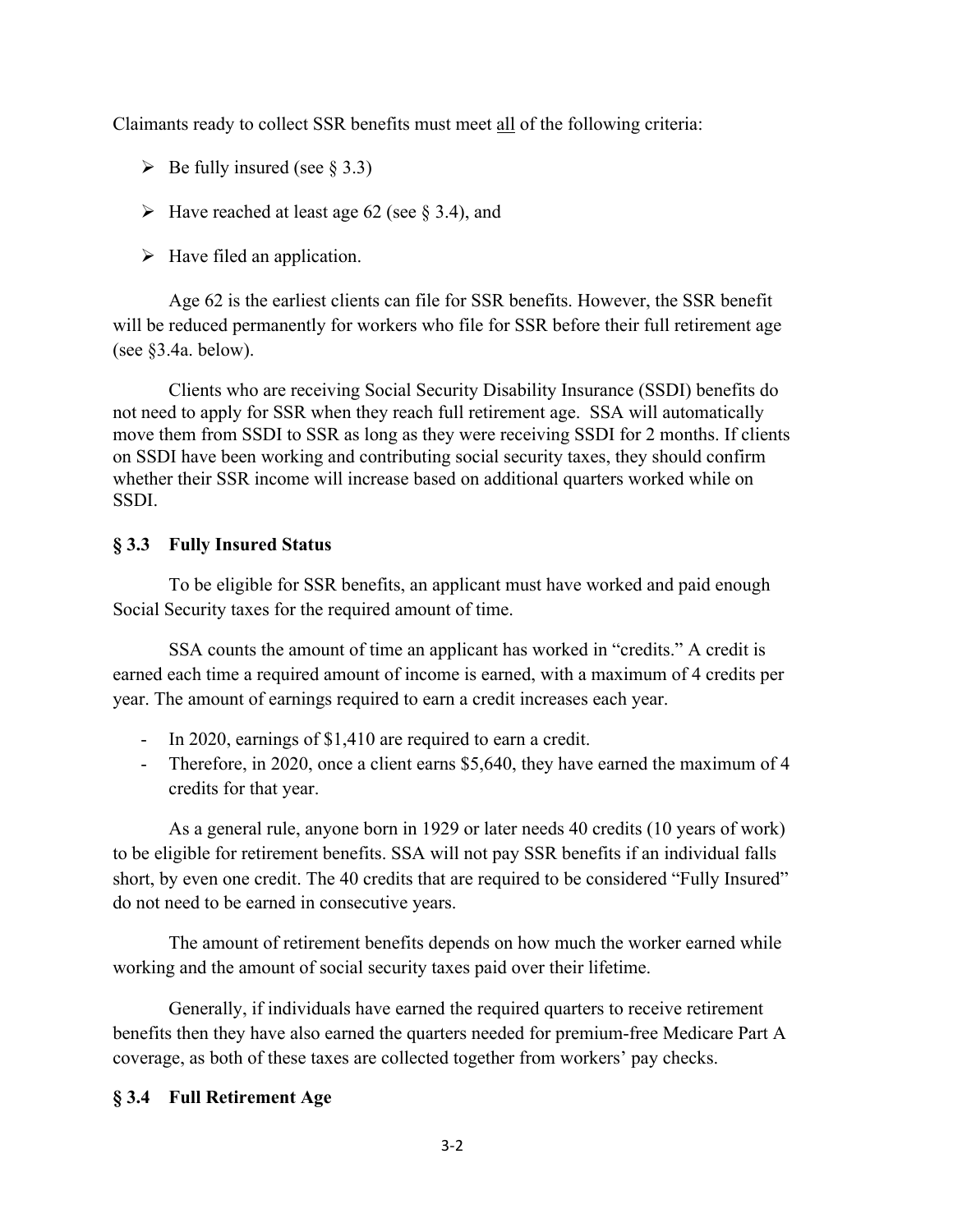*Full retirement age* (FRA) is the age at which unreduced benefits can be paid to claimants for (i) old-age retirement benefits; (ii) spouse's; or (iii) widow(er)'s benefits. FRA depends on the year the was born. The age to receive full retirement benefits is as follow:

| <b>Year Born</b> | <b>Retirement Age</b> |
|------------------|-----------------------|
| 1954 or earlier  | 66                    |
| 1955             | 66 and 2 months       |
| 1956             | 66 and 4 months       |
| 1957             | 66 and 6 months       |
| 1958             | 66 and 8 months       |
| 1959             | 66 and 10 months      |
| 1960 or later    |                       |

**Chart 6-1: Full Retirement Age (FRA) By Year Chart**

## **§ 3.4(a) Early Retirement**

Age 62 is the earliest age anyone may apply for SSR benefits. When clients choose to retire early – that is, before their full retirement age - SSA will reduce their monthly SSR benefits permanently. For example, a person applying to collect SSR at age 62 will receive 28.3% less of his SSR income than if they waited and applied at their Full Retirement Age. Once clients have begun to collect early retirement benefits, their benefits will not be increased to the regular Full Retirement Age benefits when they reach their full retirement age.

Clients who plan to apply for early retirement should be referred to a local SSA office to meet with a representative to determine the difference between the amount of benefits they will receive if they apply before their full retirement age and at full retirement age, so that they may make an informed decision on their retirement date.

**NOTE:** Clients planning to retire early due to health reasons should be encouraged to apply for social security disability benefits instead of early retirement benefits because the disability benefit amount will be the same as the unreduced retirement benefit at full retirement age.

# **§ 3.4(b) Delayed Retirement**

Workers have the option of not collecting retirement benefits at their full retirement age. If a worker delays retirement, the benefit amount that will be paid when they eventually retire can be increased in two ways:

(i) for each additional year they work another year of earning is added to their social security record thereby potentially increasing their retirement benefits; and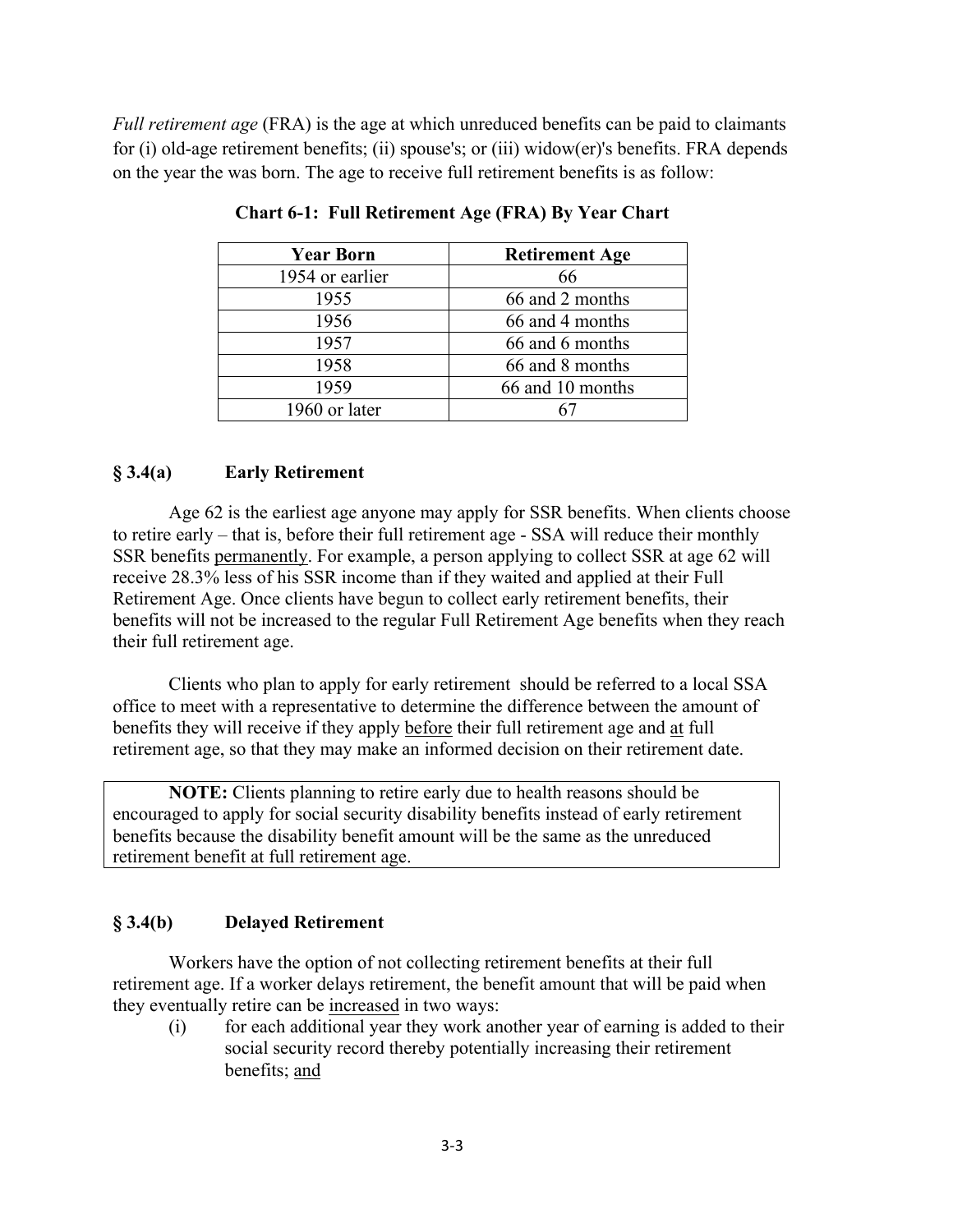(ii) SSA will permanently increase the monthly SSR benefit paid for each month a person delays taking benefits past full retirement age. After age 70, the increases stop.

### **§ 3.5 Requirement to File an Application for Social Security Retirement Benefits**

SSR benefit payments will not be paid unless a client files an application for retirement benefits. Applications can be filed either online, by calling SSA's toll free number at (800) 772-1213 or by visiting a local SSA office. Because the application can take 2-3 months to process, SSA recommends applicants apply 4 months prior to the date of retirement.

SSA recommends that persons thinking of filing for retirement benefits contact the SSA in advance so that a personalized assessment can be made on the amount of benefits that person will receive. SSA will look at an individual's lifetime earnings record and determine the amount of retirement benefits they would receive at early retirement, full retirement age, or for delayed retirement.

In addition, applicants may get information about the amount of their retirement benefits by going to https://www.ssa.gov/benefits/retirement/estimator.html. Additional information and the online retirement application can be found here. https://www.ssa.gov/benefits/retirement/

# **§ 3.6 Auxiliary payments**

In addition to retirement payments made to wage earners, SSA also pays auxiliary payment to family members of the wage earner. The following family members are entitled to receive these payments when the wage earner starts to receive benefits or is deceased:

- $\triangleright$  Widows/widowers at age 60 (or at age 50 if disabled under Social Security's rules
- $\triangleright$  Spouses, 62 or older
- $\triangleright$  Spouses, younger than 62 and taking care of a wage earner's child (aged 16 years or younger, or disabled) who is entitled to receive benefits on the wage earner's record.
- $\triangleright$  Ex-spouses, if they are age 62 or older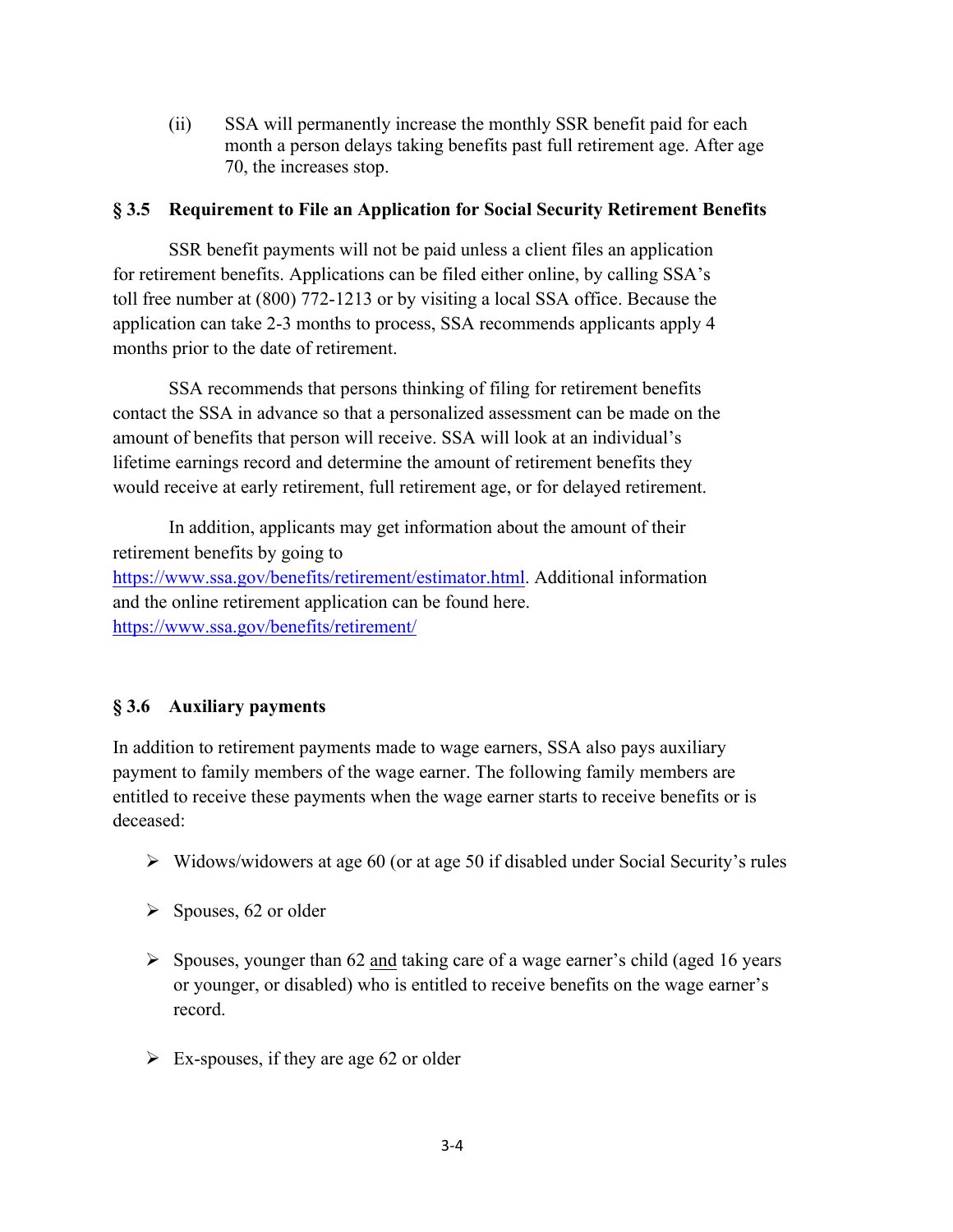- $\triangleright$  Children up to age 18, or up to 19 if full-time students and have not graduated from high school
- $\triangleright$  Disabled children, even if they are age 18 or older, and have been found disabled prior to age 22.

#### **§ 3.7 Social Security Retirement Benefits and Medicare**

Medicare is a federal insurance program available for (i) individuals age 65 and over, (ii) for individuals less than age 65 who have been found disabled by SSA, (iii) individuals who have end stage renal disease, or (iv) individuals who have amyotrophic lateral sclerosis (Lou Gehrig's disease). Persons eligible to receive Medicare should have paid the required Medicare taxes while working. (For more information on Medicare see Chapter 4). SSA is the agency administering Medicare and all questions regarding coverage need to be addressed to the local SSA district offices.

Individuals not receiving any kind of SSA benefits when they turn 65 **must apply** for Medicare at age 65. SSA allows people to apply for Medicare three (3) months prior to turning 65 years old. A Medicare application can be filed here https://www.ssa.gov/benefits/medicare/

People receiving Medicare coverage because they receive SSDI **need not reapply** for Medicare when they turn 65. Their Medicare coverage will continue without any change in their benefits. Additionally, for persons who have collected early retirement benefits before they turned 65, SSA will automatically process the Medicare enrollment and send notices three  $(3)$  months prior their  $65<sup>th</sup>$  birthday month.

Insurance coverage through a Marketplace plan coverage under the Affordable Care Act ends when the insured turns 65. These individuals need to enroll in Medicare, when their Marketplace coverage ends when they turn 65.

### **§ 3.8 Social Security Retirement and Work Activity**

Individuals are allowed to collect SSR benefits and continue to work. However, if clients haven't reached their full retirement age, SSA will reduce the amount of an individual's SSR benefits, if their earnings exceed the allowable amount for the month. If clients haven't reached their full retirement age, SSA will deduct \$1 in benefits for each \$2 earned above the limit. In the year client reaches their full retirement age, SSA will reduce the retirement benefits \$1 for every \$3 client earns over an annual limit. The reduction will continue until the month the client reaches full retirement age. In the event